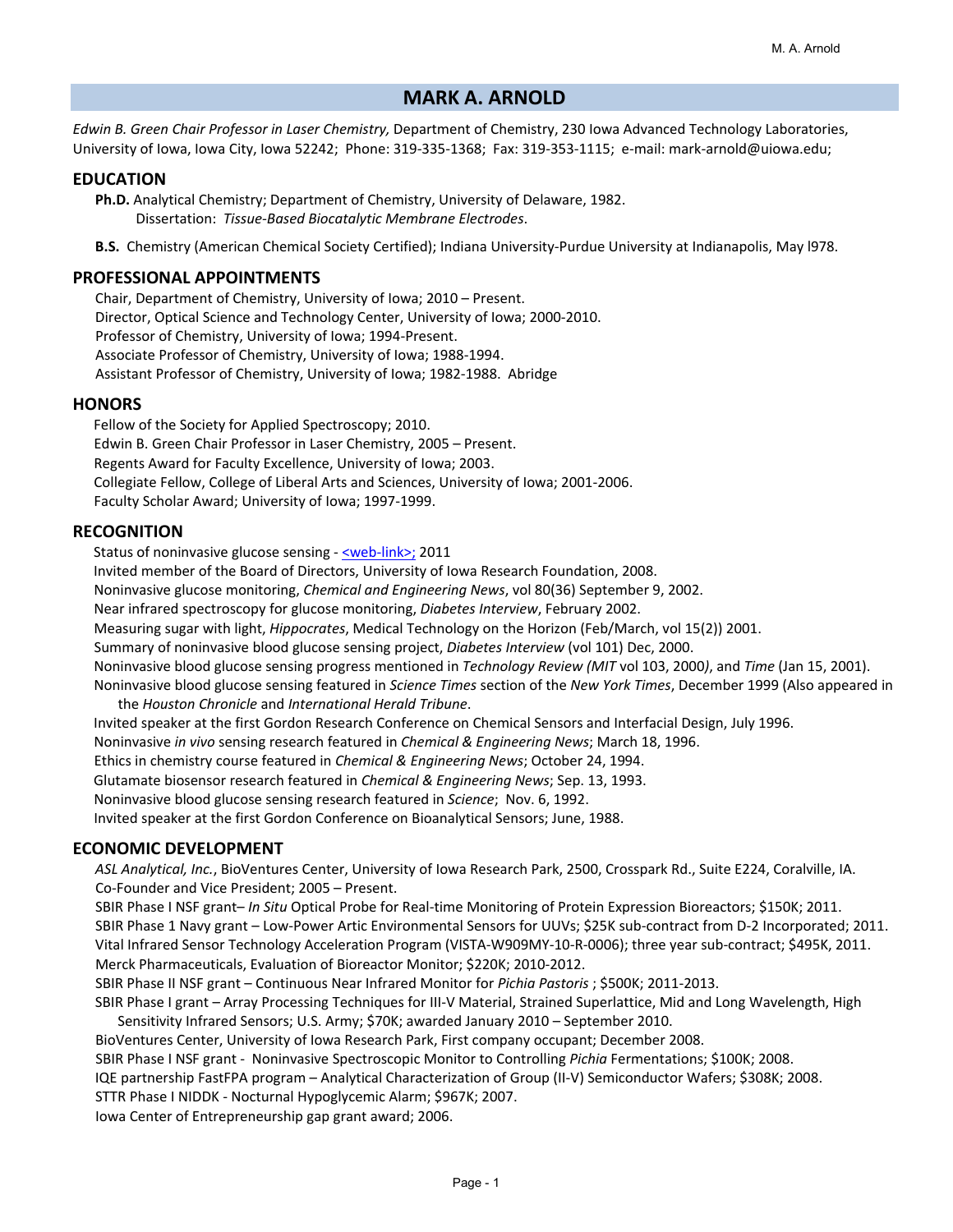Series A financing; May 2006.

Established Collaboration with UI Center for Biocatalysis and Bioprocessing, 2008. Strategic Partnership, Broadley James Corporation, 2010.

## **PROFESSIONAL ACTIVITIES (Since 2000)**

## *Symposia and Lectures*

Invited lecture, LG Electronics Life Sciences Group, Noninvasive Glucose Sensing Internal Workshop: March 31, 2011. Organizer and moderator for Noninvasive Glucose Sensing Workshop; Diabetes Science and Technology Meeting, Bethesda, MD, November 13, 2008.

Program Chair, Mid‐West Regional Meeting of the American Chemical Society; October, 2009.

Annual Optical Science and Technology Center Symposium; Optics in Biosciences; Organized, Moderated, and Presented; February 2008.

Guidelines and Recommendations for Laboratory Analysis in the Diagnosis and Management of Diabetes Mellitus; Working committee for the American Association of Clinical Chemists, guidelines for noninvasive glucose sensing; 2008.

Economic Development Presentation to Iowa State Board of Regents, October 31, 2007.

Moderator for Noninvasive Glucose Sensing Workshop; Diabetes Science and Technology Meeting, San Francisco, Oct. 2007.

Organized and Moderated Workshop on Intellectual Property – Optical Science and Technology Center, March 29, 2007. Optical Science and Technology Center Symposium; Solving Problems with Optics; Organized and Moderated; Feb. 2007. Optical Science and Technology Center Symposium; Optics and Materials; Organized and Moderated; April 2006. Optical Science and Technology Center Symposium Series, Organized and Hosted; Spring and Fall 2006.

Invited lecture, Gordon Research Conference on Bioanalytical Sensors; Queens College, Oxford, UK, July 4‐9, 2004. Co‐Editor, *Current Opinion in Chemical Biology*, Issue on Analytical Techniques, Volume 6, October 2002.

Moderator and Organizer for Breakout Session: *Diagnostic Technologies*, BECON 2002, National Institutes of Health, Bethesda, Maryland; June 25‐25, 2002.

Symposium Organizer and Presider: *Noninvasive and Minimally Invasive Methods for Measuring Blood Glucose*, National Meeting of the American Chemical Society, Boston, MA; August 2002.

Symposium Organizer and Chair: *Optical Science and Technology Symposium*, University of Iowa Campus, September 2002. Invited lecture, Noninvasive Technology, Association of Clinical Biochemists, London Docklands, UK, May 2001.

STS‐93 Space Shuttle Mission; Evaluate Bioreactor Oxygen Sensors in Microgravity; July 22‐27, 1999.

Invited lecture, Continuous Blood Glucose Monitoring in People with Diabetes, Canadian Diabetes Association, October 1999.

Symposium Organizer and Presider: *Spectroscopic Methods for Noninvasive Sensing in Clinical Chemistry*, Pittsburgh Conference, New Orleans, Louisiana, March 17, 2000.

## *Journal Editorial and Advisory Boards*

Editorial Board, Analytical Letters, January 2008 – 2010.

Editorial Board, *Journal of Diabetes Technology*, March 2006 – Present. (Founding member)

Editorial Board, *Biotechnology and Bioengineering*, January 2003 – Present.

Editorial Board, *Sensors*, International Advisory Editorial Board, July 2001 – December 2006.

Editorial Board, *e‐Biomed: Journal of Regenerative Medicine*, December 1999 – Present.

Editorial Board, *Diabetes Technology and Therapeutics*, September 1998 – Present. (Founding member)

Editorial Board, *Applied Biochemistry and Biotechnology*, January 1994 – Present.

Editorial Advisory Board, *Talanta*, March 1994 – September 2001.

## *Proposal Review Panels*

National Institutes of Health, NIDDK Artificial Pancreas Review (ZDK1‐GRB‐N‐M1); February, 2012.

National Institutes of Health, NIDDK Artificial Pancreas Review (ZDK1‐GRB‐G‐M3); March, 2011.

National Institutes of Health, BCMB‐A Transformative R01 RFA Study Panel; May 2009.

Medical Research Council, United Kingdom; Developmental Pathway Funding Scheme; October 2008.

Diabetes UK; Research grant application review; June, 2008.

National Institutes of Health, Diabetes, Obesity, and Nutrition, ZRG1 – EMNR‐E (10) Special Emphasis Panel; February, 2008.

NIH, Endocrinology, Metabolism, Nutrition and Reproductive Sciences Study Section, EMNR‐E (10) B, March 2007. National Institutes of Health, SPDP Study Section meeting: Jun 9‐10, 2006.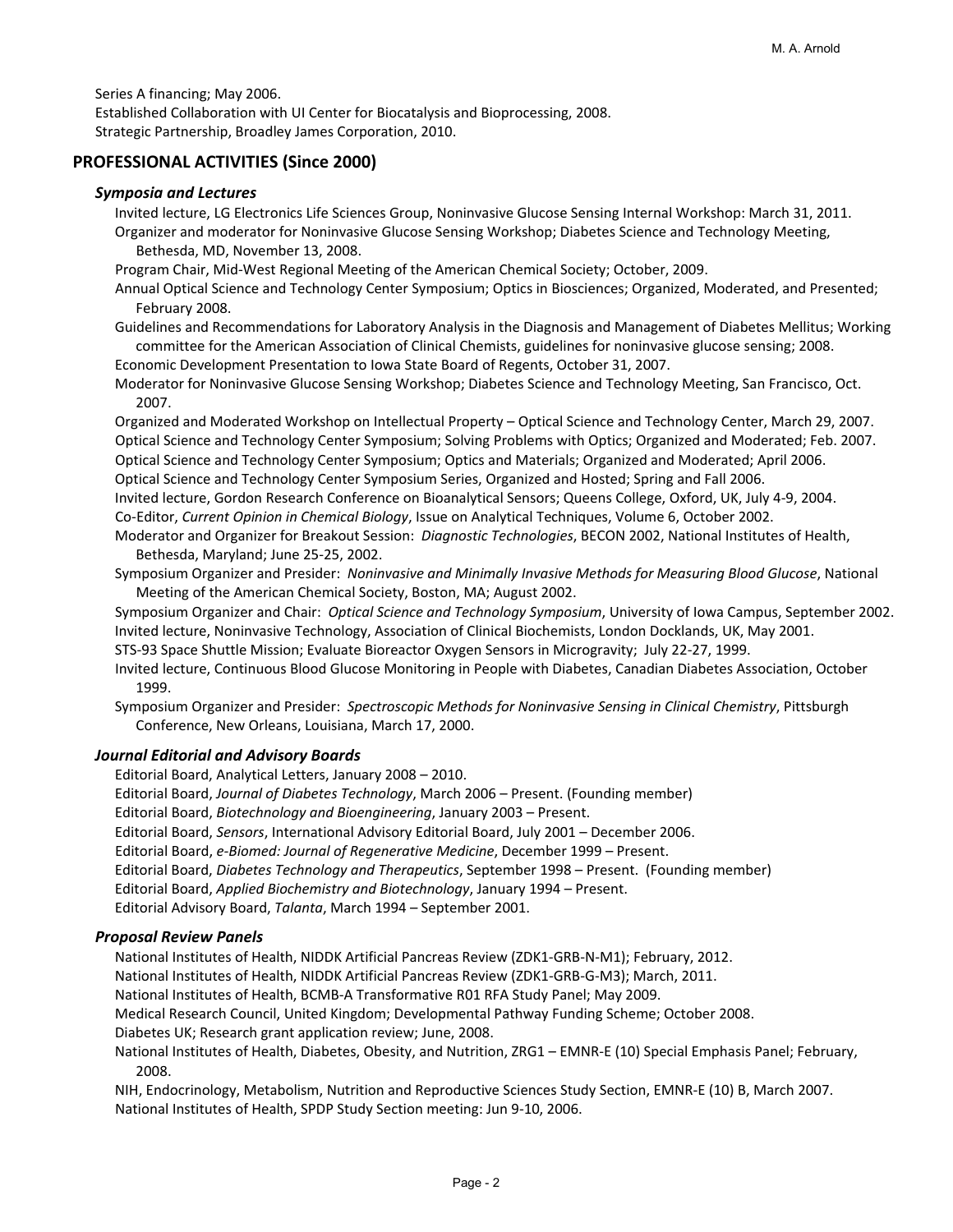National Institutes of Health, Skeletal Biology Development and Disease Study Section, June 9‐11, 2006. National Institute of Biomedical Imaging and Bioengineering; Program Project Grant Review; Point‐of‐Care Nanodiagnostics and Nanotherapeutics; November, 2006. National Institutes of Health, Kidney Related Small Business Review Panel; December, 2005. Ireland Science Foundation, September, 2005. National Institute of Biomedical Imaging and Bioengineering, ZEB1 OSR‐C (O2) R13 Grant Reviews; June, 2005. American Institute of Biological Sciences; Advanced Technology Program; May, 2005. NIH, Endocrinology, Metabolism, Nutrition and Reproductive Sciences Study Section, EMNR‐E (10) B, February, 2004. NIH, Endocrinology, Metabolism, Nutrition and Reproductive Sciences Study Section, EMNR‐E (10) B, June, 2004. NIH, Endocrinology, Metabolism, Nutrition and Reproductive Sciences Study Section, EMNR‐E (10) B, October, 2004. National Institute on Alcohol Abuse and Alcoholism, Integrated Alcohol Sensing and Data Analysis System: Advisory Panel Member, May, 2003. NIH, Bioanalytical Engineering and Chemistry Study Section, ZRG1 BECM, October, 2004. Chair ‐ NIH, Bioanalytical Engineering and Chemistry Study Section, ZRG1 BECM, June, 2003. Chair ‐ NIH, Bioanalytical Engineering and Chemistry Study Section, ZRG1 BECM, February, 2003. Chair ‐ NIH, Bioanalytical Engineering and Chemistry Study Section, ZRG1 BECM, October, 2002. Chair ‐ NIH, Bioanalytical Engineering and Chemistry Study Section, ZRG1 BECM, February, 2002. Chair ‐ NIH, Bioanalytical Engineering and Chemistry Study Section, ZRG1 BECM, October, 2001. NIH, Bioanalytical Engineering and Chemistry Study Section, ZRG1 BECM, June, 2001. NIH, Advanced Research Program Evaluation of Integrated Alcohol Sensing and Data Analysis Systems, April 2001. International Science and Technology Center; United States Civilian Research and Development Foundation for the Independent States of the Former Soviet Union, May 2001. NIH, Bioanalytical Engineering and Chemistry Study Section, ZRG1 BECM, February, 2001. NIH, Bioanalytical Engineering and Chemistry Study Section, ZRG1 BECM, October, 2000. NIH, Bioanalytical Engineering and Chemistry Study Section, ZRG1 BECM, June, 2000. NIH, Bioanalytical Engineering and Chemistry Study Section, ZRG1 BECM, February, 2000. NIH, Bioanalytical Engineering and Chemistry Study Section, ZRG1 BECM, October, 1999.

#### *Industrial Consultantships*

LG Electronics, Seoul, Korea, 2011 Rembrandt IP Management, Pennsylvania; 2010 Bay City Capital, San Francisco, California; 2008. All Protect, LLP, Pasadena, California; December 2007 – 2009. Paramount Biosciences, Cambridge, MA; 2007. Blue Chip Venture Company, Cincinnati, Ohio; 2006. Stanford Research International, San Francisco, California, 2005, 2006, 2007, 2008. ATK Thiokol, Edina, Minnesota, 2005. ASL Analytical, Iowa City, Iowa, 2005. Oculir, San Diego, California, 2004 – 2005. RiboDevices, Omaha, Nebraska, 2003 – ( August – September) 2008. PerkinElmer Optoelectronics, Fremont, California, 2003. Biox, LLC, Emeryville, California, 2003. Metaphase, Inc., Palo Alto, California, 2003. Lifescan, Milpitas, California, 2002. Inverness Medical Technology, 2000‐2002. Optix, Cambridge, Massachusetts, 1997‐2003. Wyle Laboratories, Houston, Texas, 2000‐2002. Selfcare, Waltham, Massachusetts, 1993‐2000.

#### *Professional Societies*

American Chemical Society, Analytical Division; 1978‐Present. Society for Applied Spectroscopy; 1989‐Present. Optical Society of America; 1997‐Present.

#### *Selected Departmental Committees*

Articulation Meeting – Articulating Chemistry in the State of Iowa, February 10, 2012.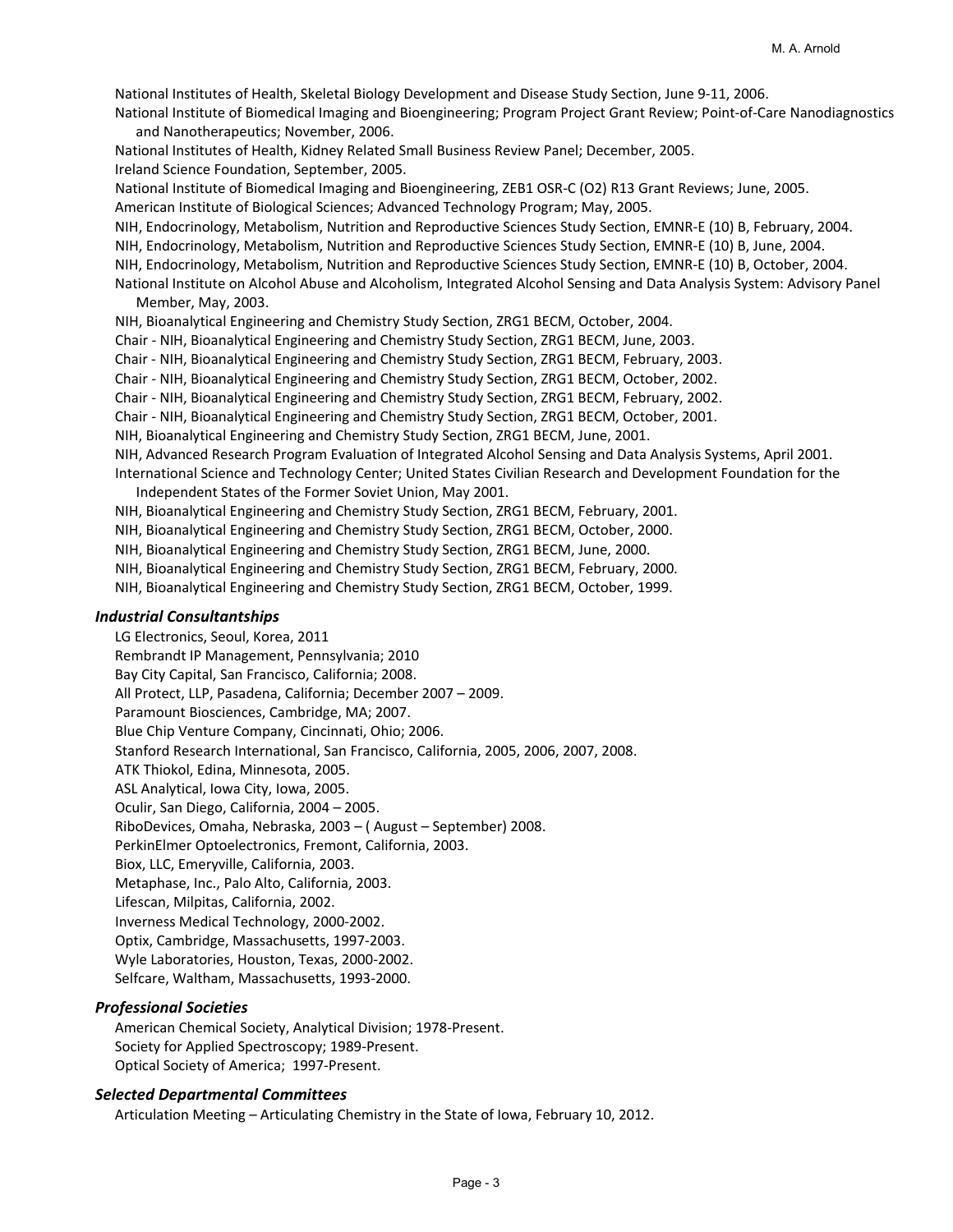Chemistry Careers Day, December 3, 2011. Chemistry representative at the 2011 MASUA Chemistry Chairs Meeting, October 21‐22, 2011. Chemistry Appreciation Night, May 12, 2011. Analytical Faculty Search Committee (Chair), 2009‐10. Hosted Min Ren (Pioneer Hybrid) as analytical seminar speaker, December, 2008. Chemistry Building Renovation proposal to Roy J. Carver Charitable Trust, June 2007. Hosted Milan Mrksich as Departmental Colloquium Speaker, January 20, 2006. Hosted Mark Schoenfisch as Departmental Colloquium Speaker, February 3, 2006. Executive Committee, Department of Chemistry; 1992‐1998, 1999‐Present. Chair, Analytical Search Committee, Department of Chemistry, 2003‐2004. Analytical Search Committee Member, Department of Chemistry, 2002‐2003. Chair, Analytical Search Committee, Department of Chemistry, 2001‐2002. Chemistry DEO Search Committee, 2000‐2001.

## *Selected University and College Committees*

Search committee for Executive Director of the University of Iowa Research Foundation, 2012 CIC DEO Program, Chicago, Illinois, August 11‐13, 2011. Search Committee OSTC Administrative Assistant; December 2010. Regent Award Selection Committee, University of Iowa, 2010. Board of Directors, University of Iowa Research Foundation; 2008 – Present. President's Roundtable Discussion on Technology Transfer and Entrepreneurship; September 25, 2008. IATL Building Evacuation committee, 2008 ‐ 2010. Microfabrication Facility Equipment purchase oversight, 2008 – 2010. Internal Review of Beckman and Searle Award Applications, Vice President for Research; August, 2008. Organized and purchased TeraView Tera‐Hertz spectrometer for interdisciplinary research, April, 2008. CLAS New Faculty Orientation Presentation: Funding for Research in the Physical Sciences; 2006‐2009. Dean's Advisory Board Meeting Presentation; September 15, 2006. University of Iowa, Strategic Planning Committee, 2004 ‐ 2005. Graduate College Outstanding Mentor Award Evaluation Committee, September 2004. Junior Faculty Search Committee, Department of Chemical and Biochemical Engineering, 2003‐4. Faculty Scholar Review Committee, College of Liberal Arts and Sciences, and Office of the Provost, 2003. Task Force on Excellence, College of Liberal Arts and Sciences, 2002. Iowa Social Science Institute Review Committee, College of Liberal Arts and Sciences, 2002. DuPont Patents Advisory Committee, Center for Biocatalysis and Bioprocessing; 1999‐2002. University Conflict of Interest in Sponsored Programs Committee; 1996‐2006. Executive Committee, Optical Science and Technology Center; 1996‐2010. Recreational Services Organizational Review, 2001. Promotion & Tenure Committee (Chair) and Departmental Consulting Group (Chair), Geoscience, 2000.

## *Interdisciplinary University Affiliations*

Nanoscience and Nanotechnology Institute; 2007‐Present. Optical Science and Technology Center; 1995‐Present. Center for Biocatalysis and Bioprocessing (CBB); 1983‐Present. Medical Scientist Training Program – Mentor; 1999‐2001.

## *Outreach Activities*

Science, Technology, Engineering, and Mathematics (STEM) Presentation at City High School, January 24<sup>th</sup>, 2008 Organized and le high school tour of the Optical Science and Technology Center, April 11, 2008.

# **SCHOLARSHIP (Since 2000)**

## *Peer‐Reviewed Publications*

- 1. Smith, RM; Arnold, MA; Terahertz time‐domain spectroscopy of solid samples: Principles, applications, and challenges; *Applied Spectroscopy Review* **2011**, *46* 636‐679.
- 2. Xiang, D; Arnold, MA; Solid‐state digital micro‐mirror array near infrared spectrometer for Hadamard transform analytical spectroscopy; *Applied Spectroscopy*, **2011** *65* 1170‐1180.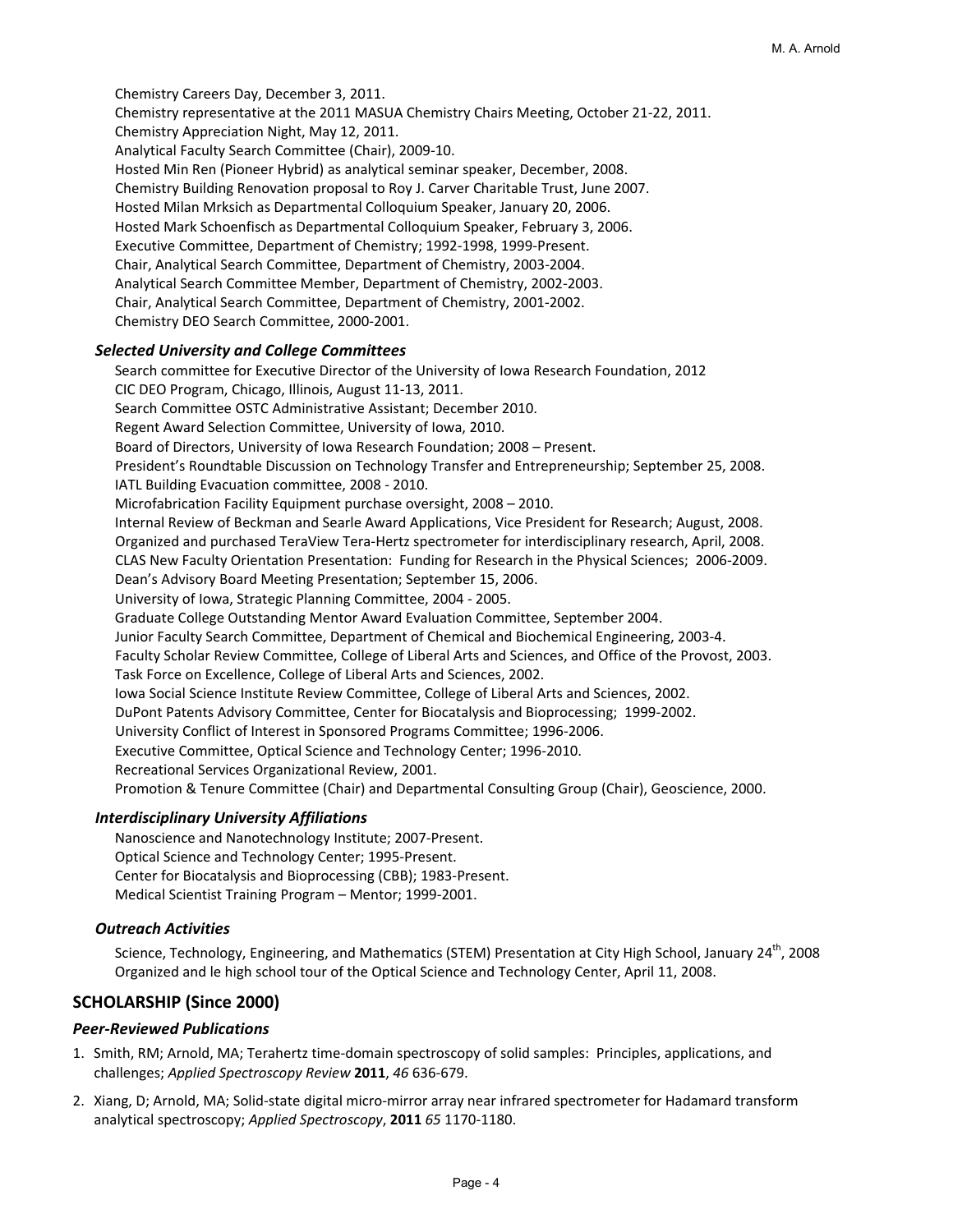- 3. Sacks DB; Arnold, M; Bakris, GL; Bruns, DE; Horvath, AR; Kirkman, MS; Lernmark, A; Metzger, BE; Nathan, DM; Executive Summary: Guidelines and recommendations for laboratory analysis in the diagnosis and management of diabetes mellitus; *Clinical Chemistry* **2011**, *57* 793‐798.
- 4. Sacks DB; Arnold, M; Bakris, GL; Bruns, DE; Horvath, AR; Kirkman, MS; Lernmark, A; Metzger, BE; Nathan, DM; Guidelines and recommendations for laboratory analysis in the diagnosis and management of diabetes mellitus; *Clinical Chemistry* **2011**, *57* e1‐e47.
- 5. Park, SC; Shinzawa, H; Chung, H; Ozaki, Y; Arnold, MA; Improved Accuracy for Raman Spectroscopic Determination of Polyethylene Property by Optimization of Measurement Temperature and Elucidation of Its Origin by Multiple Perturbation Two‐Dimensional Correlation Spectroscopy; *Analyst* **2011** *136*, 3121‐3129.
- 6. Alexeeva, NV; Arnold, MA; Impact of tissue heterogeneity on noninvasive near infrared glucose measurements in interstitial fluid of rat skin; *Journal of Diabetes Science and Technology* **2010**; *4*:1041‐1054.
- 7. Tarumi, T; Amerov, AK; Arnold, MA; Small, GW; Design considerations for near-infrared filter photometry: effects of noise sources and selectivity; *Applied Spectroscopy* **2009** *63*:700‐708.
- 8. Alexeeva, NV; Arnold, MA; Near infrared micro-spectroscopic analysis of rat skin tissue heterogeneity in relation to noninvasive glucose sensing; *Journal of Diabetes Science and Technology* **2009** *3*, 219‐232.
- 9. Liu, L; Arnold, MA: Selectivity for glucose, glucose‐6‐phosphate, and pyruvate in ternary mixtures from the multivariate analysis of near infrared spectra; *Analytical and Bioanalytical Chemistry* **2009**, *393*, 669‐677.
- 10. Bai, C.; Graham, TL; Arnold, MA; Assessing and advancing technology for the noninvasive measurement of clinical glucose; *Analytical Letters* **2008**, 41, 2773‐2793.
- 11. Sacks, DB; Arnold, MA: Diabetic control with non‐invasive devices; *Proceedings XVI Winter Course: Quality Control in Telemedicine.Biobanking* (Ed. Ferrer‐Roca O) **2008**, 81‐85.
- 12. Cho, DS; Olesberg, JT; Flanigan, MJ; Arnold, MA: *On Line* near infrared spectrometer to monitor urea removal in real‐time during hemodialysis; *Applied Spectroscopy* **2008** *62*, 866‐872.
- 13. Arnold, MA; Liu, L; Olesberg, JT: Selectivity assessment of noninvasive glucose measurements based on analysis of multivariate calibration vectors; *Journal of Diabetes Science and Technology*, **2007** *1(4)*, 454‐462.
- 14. Ren, M; Arnold, MA; Comparison of multivariate calibration models for glucose, lactate and urea from near infrared and Raman spectra; *Analytical and Bioanalytical Chemistry* **2007** *387*, 879‐888.
- 15. Lee, Y‐B; Chung, H; Arnold, MA; Improving the robustness of a PLS model based on pure component selectivity analysis and range optimization: Case study for the analysis of an etching solution containing hydrogen peroxide; *Analytica Chimica Acta* **2006** *572*, 93‐101.
- 16. Amerov, AK; Small, GW; Arnold, MA; Selective multivariate analysis of blood glucose with near infrared spectral range; *SPIE Proceedings* **2005**, 6007, 180‐189.
- 17. Kanukurthy K, Viswanathan U, Andersen DR, Olesberg J, Arnold MA, and Coretsopoulos C, "Controller for a continuous near infrared glucose sensor", *Proc. Sensors for Industry Conf. (SICON/05), Houston, TX, Feb. 8‐10,* **2005**, 59‐65*.*
- 18. Kanukurthy, K; Andersen, DR; Olesberg, J; Arnold, MA; Coretsopoulos, C; Wireless NIR glucose sensor controller; *Proceeding of the International Conference on Biomedical Engineering* **2005**; Paper YIA‐04; Dec. 7‐10, 2005.
- 19. Olesberg JT; Liu L; Van Zee V; and Arnold MA; "In vivo near-infrared spectroscopy of rat skin tissue with varying blood glucose levels," *Analytical Chemistry* **2006**, 78: 215‐223*.*
- 20. Olesberg JT, Cao C, Yager JR, Prineas JP, Coretsopoulos C, Arnold MA, Olafsen LJ, Santilli M, "Optical microsensor for continuous glucose measurements in interstitial fluid," *SPIE Proceedings* **2006** *6094* 16‐25.
- 21. Amerov AK; Chen, J; Small, GW; Arnold, MA; Scattering and absorption effects in the determination of glucose in whole blood by near infrared spectroscopy; *Analytical Chemistry* **2005** *77*, 4587‐4594.
- 22. Olesberg JT, Arnold MA, Mermelstein C, Schmitz J, and Wagner J, "Tunable laser diode system for noninvasive blood glucose measurements," *Applied Spectroscopy* **2005**, 59: 1480‐1484.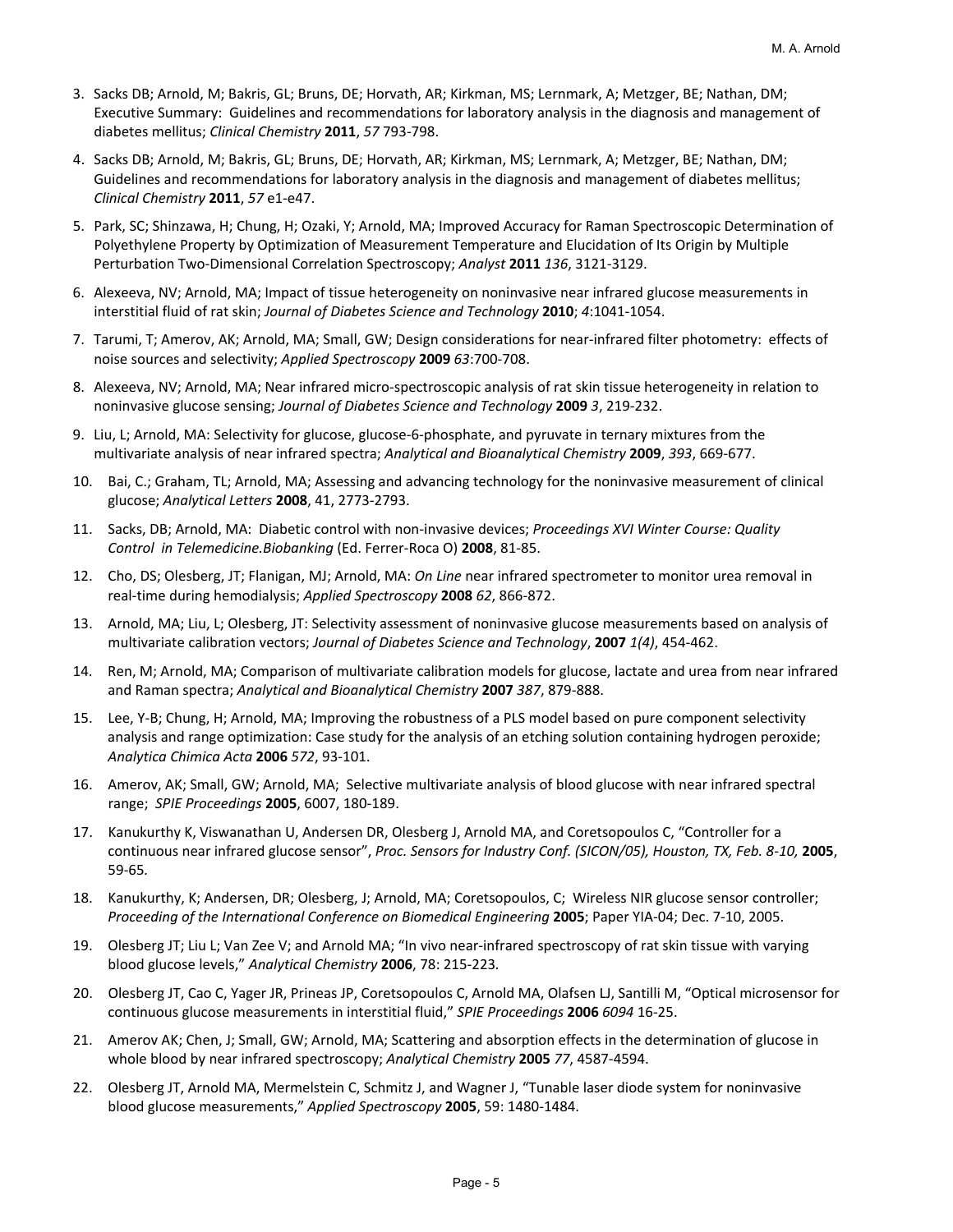- 23. Olesberg JT, Arnold MA, Mermelstein C, Schmitz J, and Wagner J, "Tunable laser diode system for noninvasive blood glucose measurements," *SPIE Proceedings* **2005**, 5702: 23‐29.
- 24. Jones, WF; Arnold, MA; Wiencek, JM; Precipitant‐controlled growth of lysozyme crystals in sodium thiocyanate, *Journal of Crystal Growth and Design* **2004** *4*, 1387‐1393.
- 25. Amerov, AK; Chen, J; Arnold, MA; Molar absorptivities of glucose, water and other biological molecules over the first overtone and combination regions of the near infrared spectrum, *Applied Spectroscopy* **2004** *58*, 1195‐1204.
- 26. Chen, J; Arnold, MA; Small, GW; Comparison of combination and first overtone spectral regions for near infrared calibration models for glucose and other biomolecules in aqueous solutions, *Analytical Chemistry* **2004** *76*, 5405‐ 5413**.**
- 27. Olesberg, JT; Liu, L; Van Zee, V; Arnold, MA; *In vivo* near‐infrared spectroscopy of rat skin tissue with varying blood glucose levels, *Proceedings of the SPIE* **2004**, *5325*, 11–20.
- 28. Amerov, AK; Chen, J; Small, GW; Arnold, MA; The influence of glucose upon the transport of light through whole blood, *Proceedings of the SPIE* **2004**, *5330*, 101‐111.
- 29. Rhiel, MH; Cohen, MB; Arnold, MA; Murhammer, DW; On‐line monitoring of human prostate cancer cells in a perfusion rotating wall vessel by near‐infrared spectroscopy, *Biotechnology and Bioengineering* **2004** *86*, 852 – 861.
- 30. Arnold, MA; Small, GW; Xiang, D, Qiu, J; Murhammer, DW; Pure component selectivity analysis of multivariate calibration models from near infrared spectra, *Analytical Chemistry* **2004** *76*, 2583‐2590.
- 31. Eddy, CV; Olesberg, JT; Flanigan, M; Arnold, MA; Online measurement of urea concentration in spent dialysate during hemodialysis, *Clinical Chemistry* **2004** *50*, 175‐181.
- 32. Waboma, MJ; Small, GW; Arnold, MA; Evaluation of selectivity and robustness of near-infrared glucose measurements based on short‐scan Fourier transform infrared interferograms, *Analytica Chimica Acta* **2003** *490*, 325‐340.
- 33. Zhang, L; Small, GW; Arnold, MA; Multivariate calibration standardization across instruments for the determination of glucose by Fourier transform near‐infrared spectroscopy; *Analytical Chemistry* **2003** *75*, 5905‐5915.
- 34. Amerov, AK; Arnold, MA; *In Vivo* Kromoscopic analysis of glucose in blood; *Proceedings of the SPIE* **2003** *4965*, 7‐16.
- 35. Eddy, CV; Flanigan, M; Arnold, MA; Near infrared spectroscopic measurement of urea in dialysate samples collected during hemodialysis treatments; *Applied Spectroscopy* **2003** *57*, 1230‐1235.
- 36. Saarinen, MA; Reece, JS; Arnold, MA; Murhammer, DW; Monitoring and controlling the dissolved oxygen (DO) concentration within the high aspect ratio vessel (HARV); *Biotechnology Progress* **2003,** *19*, 1335‐1341.
- 37. Winkenwerder, JJ; Palechek, PL; Reece, JS; Saarinen, MA; Arnold, MA; Cohen, MB; Murhammer, DW; Evaluating prostate cancer cell culturing methods: A comparison of cell morphologies and metabolic activity, *Oncology Reports* **2003** *10*, 783‐789.
- 38. Reece, JS; Miller, MJ; Arnold, MA; Waterhouse, C; Delaplaine, T; Cohn, L; Cannon, T; Continuous oxygen monitoring of mammalian cell growth on space shuttle mission STS‐93 with a novel radioluminescent oxygen sensor, *Applied Biochemistry and Biotechnology* **2003** *104*, 1‐11.
- 39. Zhang, L; Small, GW; Arnold, MA; Calibration standardization algorithm for partial least‐squares regression: Application to the determination of physiological levels of glucose by near‐infrared spectroscopy; *Analytical Chemistry* **2002** *74*, 4097 – 4108.
- 40. Green, CE; Wiencek, JM; Arnold, MA; Multivariate calibration models for lysozyme from near‐infrared transmission spectra in scattering solutions, *Analytical Chemistry* **2002**, *74*, 3392‐3399.
- 41. Rhiel, M; Cohen, MB; Murhammer, DW; Arnold, MA; Nondestructive near infrared spectroscopic measurement of multiple analytes in undiluted samples of serum‐based cell culture media, *Biotechnology and Bioengineering*, **2002**, 77*,* 73‐82.
- 42. Olesberg, JT; Armitage, B; Arnold, MA; Flanigan, MJ; On‐line measurement of urea concentration in spent dialysate during hemodialysis, *Proceedings of the SPIE* **2002**, *4624*, 95‐105.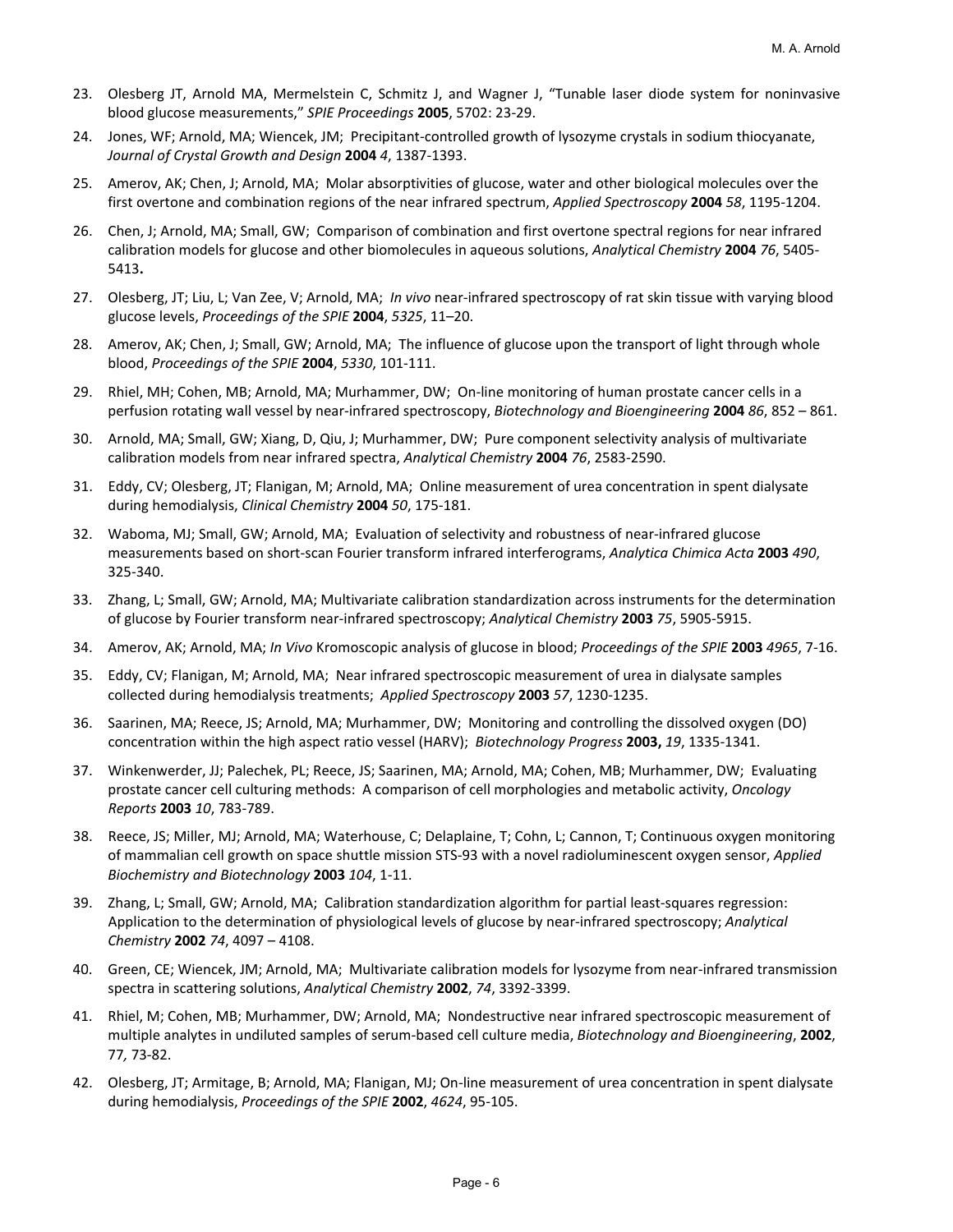- 43. Amerov, AK; Yu, S; Small, GW; Arnold, MA; Kromoscopic measurement of glucose in the first overtone region of the near infrared spectrum, *Proceedings of the SPIE* **2002**, *4624*, 11‐19.
- 44. Eddy, C; Arnold, MA; Near infrared spectroscopy for measuring urea in hemodialysis fluids, *Clinical Chemistry*, **2001** *47*, 1279‐1286.
- 45. Amerov, AK; Yu, S; Arnold, MA; Small, GW; Kromoscopic analysis in two and three component aqueous solutions of blood constituents, *Proceedings of the SPIE* **2001** *4363,* 1‐10.
- 46. Hu, S‐YB; Wiencek, JM; Arnold, MA; Application of near‐infrared spectra to temperature‐controlled protein crystallization – A simulation study; *Applied Biochemistry and Biotechnology* **2001** *94*, 179‐196.
- 47. Patterson, SL; Sluka, KA; Arnold, MA; Novel transverse push‐pull micro‐probe: *In vitro* characterization and *in vivo* demonstration of the enzymatic production of adenosine in the spinal cord dorsal horn, *Journal of Neurochemistry* **2001** *76*, 234‐246.
- 48. Olesberg, JT; Arnold, MA; Hu, S‐YB; Wiencek, JM; Temperature insensitive near‐infrared method for determination of protein concentration during protein crystal growth, *Analytical Chemistry* **2000** *72*, 4985‐4990.
- 49. Burmeister, JJ; Arnold, MA; Small, GW; Noninvasive blood glucose measurements by near infrared transmission spectroscopy across human tongues, *Diabetes Technology & Therapeutics* **2000** *2*, 5‐16.
- 50. Helwig, AM; Arnold, MA; Small, GW; Evaluation of Kromoscopy: Resolution of glucose and urea, *Applied Optics* **2000** *39*, 4715‐4720.
- 51. Hu, S‐Y B; Arnold MA; Wiencek, JM; Temperature‐independent near‐infrared analysis of lysozyme aqueous solutions, *Analytical Chemistry* **2000** *72*, 696‐702.
- 52. Cingo, NA; Small, GW; Arnold, MA; Determination of glucose in a synthetic biological matrix with decimated timedomain filtered near‐infrared interferogram data, *Vibrational Spectroscopy* **2000** *23*, 103‐117.
- 53. Riley, MR; Arnold, MA; Murhammer, DW; Effect of sample complexity on quantification of analytes in aqueous samples by near infrared spectroscopy; *Applied Spectroscopy* **2000** *54*, 255‐261.
- 54. Chung, H; Arnold, MA; Near infrared spectroscopy for monitoring starch hydrolysis, *Applied Spectroscopy* **2000** *54*, 277‐283.
- 55. Hu, SB; Lillquist, A; Arnold, MA; Wiencek, JM; Partial‐least squares analysis of lysozyme near‐infrared spectra; *Applied Biochemistry and Biotechnology* **2000** *87*, 153‐163.

#### *Critical Reviews and Editorials*

- 1. Arnold, MA; Small, GW; Perspectives in Analytical Chemistry: Noninvasive glucose sensing; *Analytical Chemistry* **2005** *77*, 5429‐5439.
- 2. Leary, JA; Arnold, MA; Bioanalytical Chemistry, Current Opinion in Chemical Biology 2002 6, 631‐632.
- 3. Arnold, MA; *In vivo* chemical sensing: opportunities and challenges, *e‐biomed: Regenerative Medicine* **2000** *1*, 55‐58.
- 4. Arnold, MA; Klonoff, DC; Noninvasive laser measurement of blood glucose in the eye a bright idea or an optical illusion?, Editorial for *Diabetes Technology & Therapeutics*, **1999** *1*, 117‐119.

## *Book Chapters*

- 1. Arnold, MA; Olesberg, JT; Small, GW; Near‐infrared spectroscopy for noninvasive glucose sensing; in Analytical Chemistry of *In Vivo* Glucose Measurements; Cunningham, D.; Stenken, JA, Eds.; Wiley Chemical Analysis Series, 2009, Chapter 13.
- 2. Shih, W‐C; Bechtel, KL; Feld, MS; Arnold, MA; Small, GW; Introduction to spectroscopy for noninvasive glucose sensing; in Analytical Chemistry of *In Vivo* Glucose Measurements; Cunningham, D.; Stenken, JA, Eds.; Wiley Chemical Analysis Series, 2009, Chapter 12.

#### *Book Reviews and Editorials*

1. Arnold, MA; Review of the monograph Chemometrics in Analytical Spectroscopy; *Journal of the American Chemical Society* **2004** 126, 14678‐14679.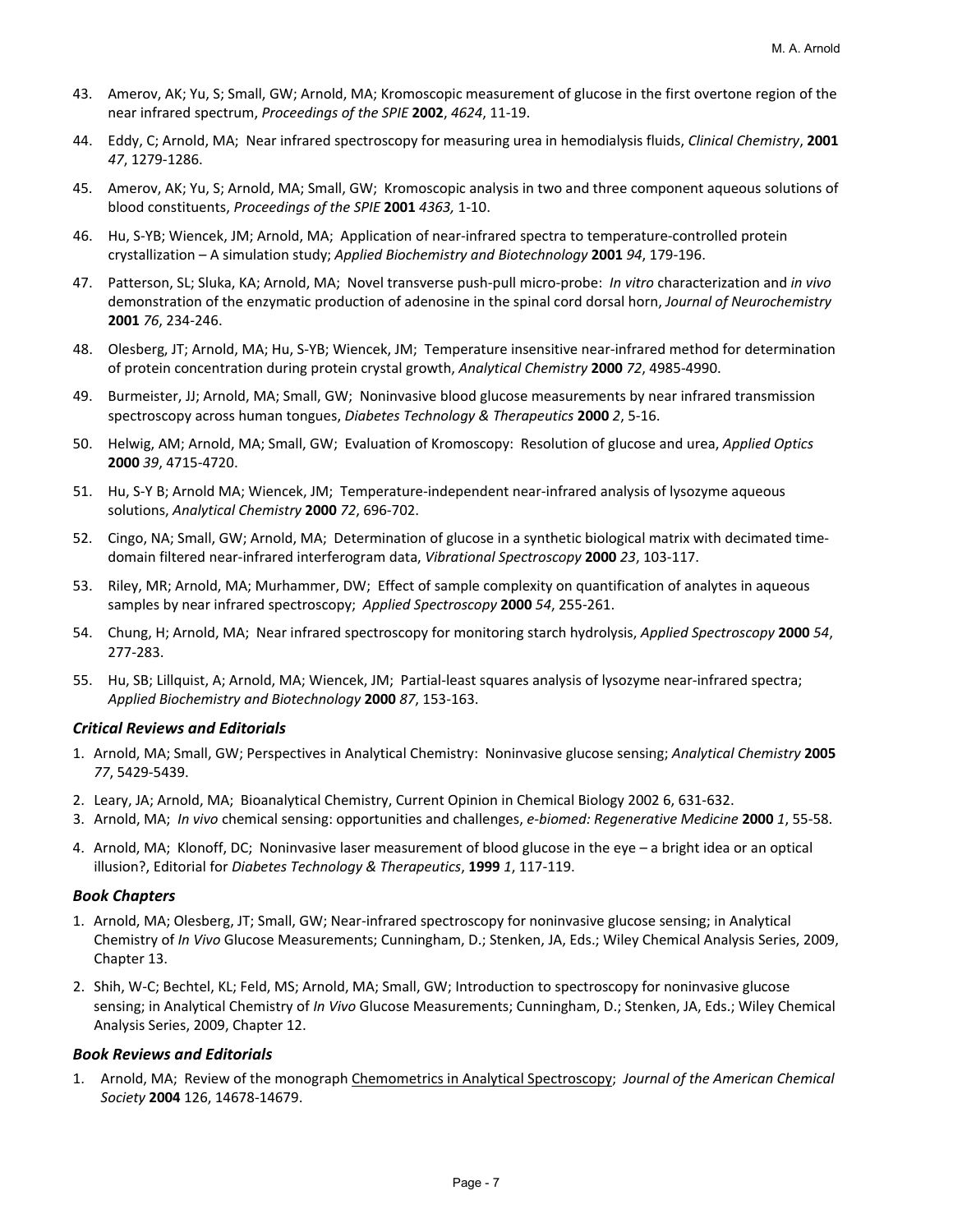- 2. Arnold, MA; Review of the monograph IR Spectroscopy: An Introduction; *Clinical Chemistry* **2003** *49*, 1423.
- 3. Arnold, MA; Review of the monograph Near‐Infrared Applications in Biotechnology; *Journal of the American Chemical Society* **2001**, *123*, 12746‐12747.

### *Patents and Intellectual Property*

- 1. Olesberg, JT; Arnold, MA; U.S. Patent Application: Reagentless optical analyte detection system; U.S. Application Serial Number: 11/397,927; April 4, 2006; Notice of Allowance of Claims, March 22, 2012.
- 2. Olesberg, JT; Arnold, MA; Small, GW; UIRF Patent Disclosure; Dual LED emitter for spectral referencing with modulation; 2008.
- 3. Olesberg, JT; Arnold, MA; U.S. Patent #7,460,895; Method for generating a net analyte signal calibration model and uses thereof; December 6, 2008.
- 4. Olesberg, JT; Arnold, MA; U.S. Provisional Patent: Reagentless optical sensor for measuring biomolecules in interstitial fluid; submitted April 2, 2005.
- 5. Small, GW; Arnold, MA; U.S. Patent: Method and apparatus for non‐invasive determination of physiological chemicals, particularly glucose; #6,061,582, May 9, 2000.

#### *Selected Invited and Symposium Presentations*

- 1. Arnold, MA; Noninvasive analytical measurements for clinical monitoring; Department of Chemistry and Biochemistry, University of Northern Iowa, Cedar Falls, Iowa; October 13, 2011.
- 2. Arnold, MA; Measuring hyper and hypo glycemia with noninvasive near‐infrared spectroscopy; Technologies for Metabolic Monitoring; Annual meeting of the Diabetes Technology Society; Bethesda, Maryland; November 12, 2010.
- 3. Arnold, MA; Chemical sensing with near infrared spectroscopy; Bio‐Research Products; North Liberty, Iowa; September 1, 2010.
- 4. Arnold, MA; Noninvasive clinical sensing with near infrared spectroscopy; Department of Chemistry, Central College, Pella, Iowa; September 27, 2010.
- 5. Arnold, MA; Biosciences in Chemistry; Bioscience New Student Orientation; Biosciences Program, University of Iowa, Iowa City, Iowa; August 19, 2010.
- 6. Arnold, MA; Noninvasive chemical monitors for medicine and biotechnology with near infrared optics; Department of Chemistry, University of Nebraska – Kearney, Kearney, Nebraska; November 20, 2009.
- 7. Arnold, MA; Noninvasive chemical monitors for medicine and biotechnology with near infrared optics; Sigma Xi, John Deere Chapter; College of Arts and Science, St. Ambrose College, Davenport, IA; November 17, 2009.
- 8. Arnold, MA; Issues of measurement variance in noninvasive glucose sensing with near infrared spectroscopy; Invited presentation at Workshop B – Noninvasive Glucose Monitoring; Eighth Annual Diabetes Technology Society meeting, Bethesda, Maryland; November 13, 2008.
- 9. Arnold, MA; From semiconductor optics to rat skin measurements: Progress in noninvasive near infrared spectroscopy; Invited presentation at the sixth annual Optical Science and Technology Symposium; February 8, 2008.
- 10. Arnold, MA; Terahertz Spectroscopy: What is it and how can it be used?; College of Dentistry, University of Iowa, November 18, 2008.
- 11. Arnold, MA; Five Things to Know about pH Measurements; Analytical Division, Department of Chemistry, University of Iowa, Iowa City, Iowa, November 6, 2008.
- 12. Arnold, MA; Continuous urea monitoring during hemodialysis with near infrared spectroscopy; Nephrology Hypertension Conference, Division of Nephrology, Carver College of Medicine, University of Iowa; January 28, 2008.
- 13. Arnold, MA; Advanced in continuous urea monitoring with near infrared spectroscopy; Spectroscopy Laboratory, Department of Physics, Massachusetts Institute of Technology; March 21, 2007.
- 14. Arnold, MA; Noninvasive glucose measurements; Invited presentation at the Updated Clinical and Laboratory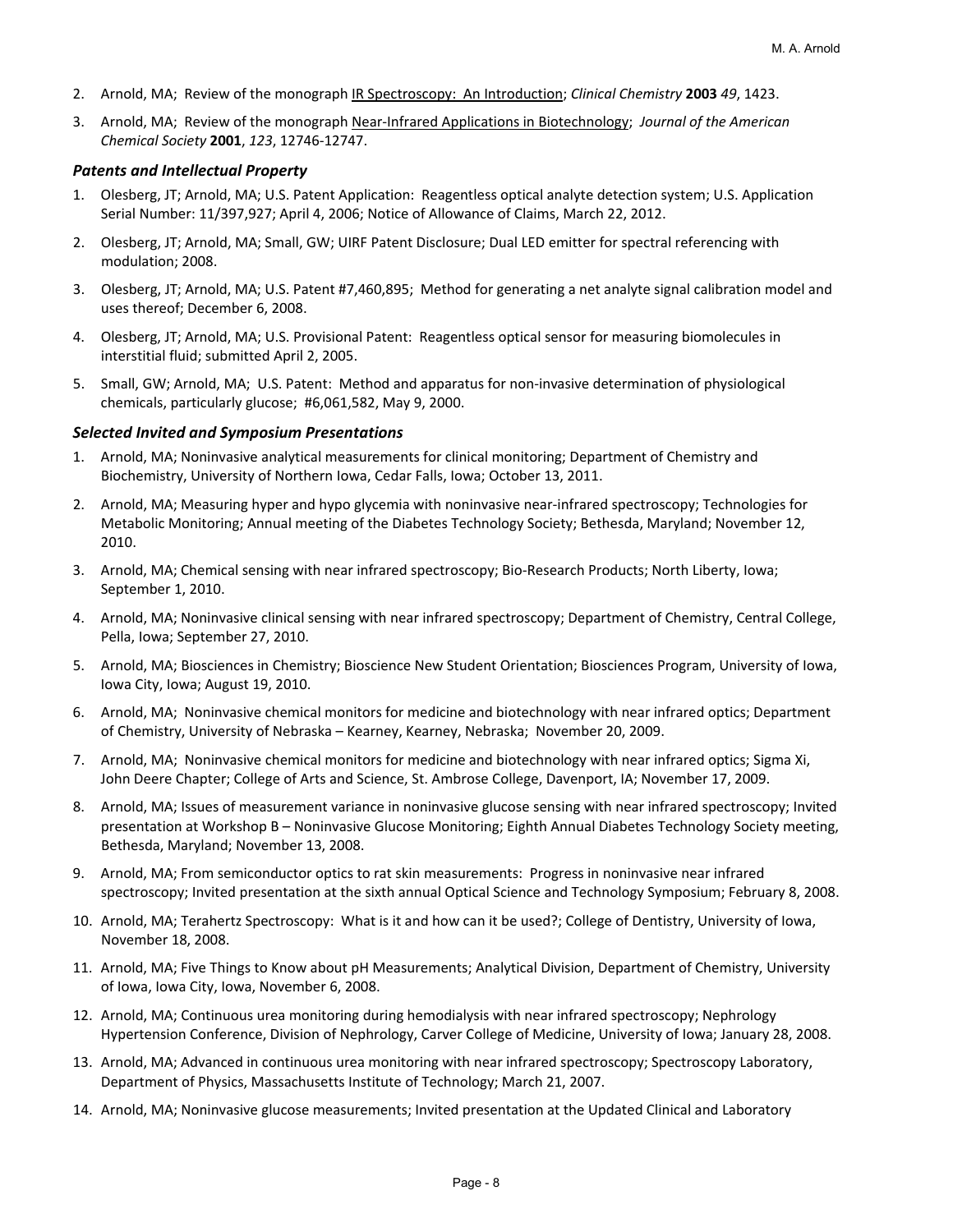Guidelines for the Diagnosis and Management of Diabetes, 28<sup>th</sup> Arnold O. Beckman Conference; November 15-16, 2007.

- 15. Arnold, MA; ASL Analytical: Noninvasive monitors for glucose and other metabolites; Invited presentation to the Board of Regents for the State of Iowa; October 31, 2007.
- 16. Arnold, MA; Near infrared spectroscopy for noninvasive glucose monitoring; Invited presentation at the Workshop B – Noninvasive Glucose Monitoring; Seventh Annual Diabetes Technology Society meeting, San Francisco, California; October 25‐27, 2007.
- 17. Arnold, MA; Bio-monitoring with near infrared spectroscopy: Issues of selectivity: Broadley-James Corporation; Irvine, California; October 10, 2007.
- 18. Arnold, MA; Can glucose be measured selectively and noninvasively with near infrared spectroscopy? Invited presentation at the 6<sup>th</sup> annual meeting of the Diabetes Technology Society; Atlanta, Georgia; November 3, 2006.
- 19. Arnold, MA; Challenges for measuring glucose in people with near infrared spectroscopy; Department of Chemistry, Loras College, Dubuque, Iowa; October 4, 2006.
- 20. Arnold, MA; Noninvasive blood glucose measurements and other analytical challenges with near infrared spectroscopy; Department of Chemistry and College of Engineering; University of Memphis, Memphis, Tennessee, March 3, 2006.
- 21. Arnold, MA; Noninvasive bioanalytical measurements with near infrared spectroscopy; Department of Chemistry, Gustavus Adolphus College, Saint Peter, Minnesota; February 15, 2006.
- 22. Arnold, MA; Near infrared spectroscopy for noninvasive glucose measurements; MicroSystems Innovation Center, SRI International, Menlo Park, California; July 29, 2005.
- 23. Arnold, MA; Near infrared spectroscopy for noninvasive glucose measurements; Department of Chemistry, Central College, Pella, Iowa; March 22, 2005.
- 24. Arnold, MA; Noninvasvie *in vivo* sensing with near infrared spectroscopy; presentation in symposium entitled: *In vivo* analytical chemistry: From glucose to 'omics'; Pittcon 2005, Orlando, Florida; March 4, 2005.
- 25. Arnold, MA; Optical methods for noninvasive blood glucose analysis; Presentation delivered at the Lester Wolfe Workshop in Laser Biomedicine: Optical methods for managing diabetes: Will technology or biology succeed first?, Massachusetts Institute of Technology, Cambridge, Massachusetts; November 16, 2004.
- 26. Arnold, MA; Noninvasive glucose sensing with near infrared spectroscopy; Presentation delivered at the Bioanalytical Sensors Gordon Research Conference, Oxford, England; July 8, 2004.
- 27. Arnold, MA; The National Nanotechnology Initiative: New opportunities for UI researchers; Presentation delivered at Nanotech@UI the first symposium on Nanoscience and nanotechnology at the University of Iowa, Iowa City, Iowa, November 12, 2003.

## *Selected Contributed Presentations*

- 1. Bai, C; Arnold, MA; Non‐invasive glucose sensing on animal models by near infrared spectroscopy; oral presentation presented at the Eastern Analytical Symposium, Somerset, New Jersey; November 15, 2011.
- 2. Gibson, ER; Koerperick, E; Lanz, K; Olesberg, JT; Small, GW; Arnold, MA; Continuous near infrared monitor for *Pichia Pastoris* bioreactors; Poster presented at the 20<sup>th</sup> Annual Biocatalysis and Bioprocessing Conference – Current Topics in Industrial Biotechnology; Center for Biocatalysis and Bioprocessing, University of Iowa, Iowa City, Iowa October 17‐18, 2011.
- 3. Smith, R; Arnold, MA; Quantitation of gaseous pollutants at ppm concentrations using THz‐TDS: Oral paper presented at the Mid‐Atlantic Regional Meeting of the American Chemical Society; College Park, Maryland; May 21‐ 24, 2011.
- 4. Alexeeva, NV; Arnold, MA; Near‐infrared microspectroscopic characterization of skin tissue heterogeneity and its impact on noninvasive measurements of glucose; Poster presented at the 9<sup>th</sup> annual Optical Science and Technology Symposium; University of Iowa, Iowa City, Iowa; April 15, 2011.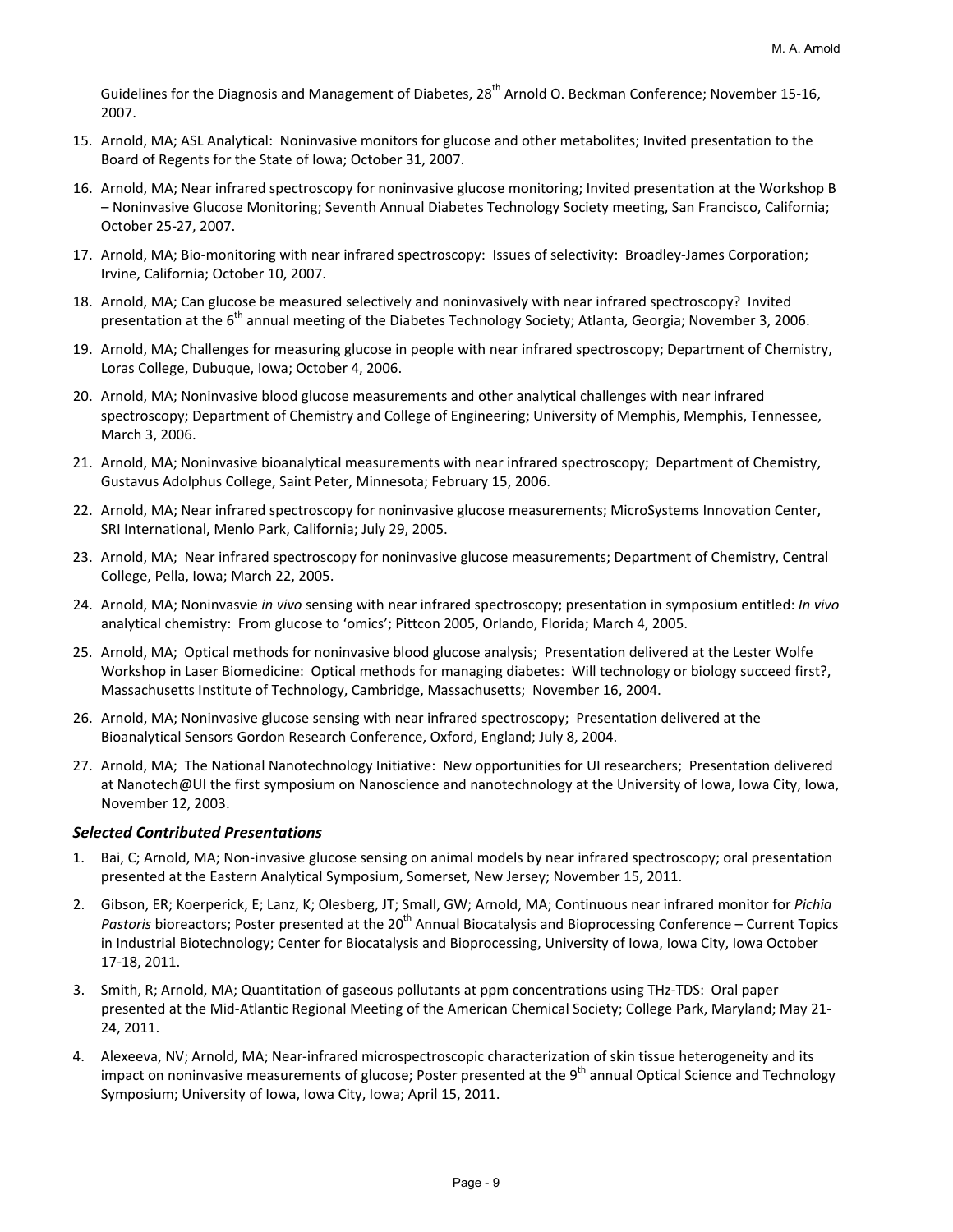- 5. Smith, R; Arnold, MA; Analysis of gaseous pollutants in the Terahertz Frequency Range; Poster presented at the 9<sup>th</sup> annual Optical Science and Technology Symposium; University of Iowa, Iowa City, Iowa; April 15, 2011.
- 6. Smith, R; Arnold, MA; Gaseous pollutant analysis in the terahertz frequency range; Oral paper presented at Pittcon 2011, Atlanta, Georgia; March 17, 2011.
- 7. Qian, J; Arnold, MA; Temperature‐insensitive glucose measurements in bovine blood ultrafiltrate with near‐infrared spectroscopy; Poster presented at the 20<sup>th</sup> annual Center for Biocatalysis and Bioprocessing Conference: Industrial Biotechnology and Biopharmaceuticals; University of Iowa, Iowa City, Iowa; October18, 2010.
- 8. Alexeeva, NV; Arnold, MA; Heterogeneous chemical distribution of skin layers and its impact on noninvasive glucose measurements with combination near infrared spectroscopy; Poster presented at Pittcon 2010, Orlando, Florida; March 2, 2010.
- 9. Arnold, MA; Continuous glucose monitoring with an ultrafiltrate probe coupled with a solid-state near infrared spectrometer; Oral paper presented at Pittcon 2010, Orlando, Florida; March 1, 2010.
- 10. Thomas, D; Bai, C; Graham, T; Arnold, MA; Variability in noninvasive near infrared spectra of human skin tissue; Poster presented at the 44<sup>th</sup> Midwest Regional Meeting of the American Chemical Society; Iowa City, Iowa; October 23, 2009.
- 11. Peroza, CA; Arnold, MA; On‐line monitor of glucose isomerization activity with near infrared spectroscopy; Poster presented at the 44<sup>th</sup> Midwest Regional Meeting of the American Chemical Society; Iowa City, Iowa; October 23, 2009.
- 12. Qian, J; Arnold, MA; Temperature‐insensitive multivariate calibration technique for near‐infrared spectroscopic measurements at combination wavelengths; Oral paper presented at the 44<sup>th</sup> Midwest Regional Meeting of the American Chemical Society; Iowa City, Iowa; October 22, 2009.
- 13. Watkins, DL; Olesberg, JT; Boggess, TF; Arnold, MA; Increased light extraction of InAsGaSb LED through wet chemical etching; Poster presented at the 44<sup>th</sup> Midwest Regional Meeting of the American Chemical Society; Iowa City, Iowa; October 22, 2009.
- 14. Negm, S; Arnold, MA; Investigation of thermophoresis effect on laser trapping of Sf‐9 insect cells; Oral paper presented at the 44<sup>th</sup> Midwest Regional Meeting of the American Chemical Society; Iowa City, Iowa; October 22, 2009.
- 15. Choi, J-Y; Miller, M; Arnold, MA; Multivariate calibrations with a digital micro-mirror array spectrometer; Oral presentation at Pittcon 2009; Chicago, Illinois; March 11, 2009.
- 16. Bai, C; Arnold, MA; Noninvasive near‐infrared living tissue spectra under hyper‐ and hypo‐glycemic conditions; Oral presentation at Pittcon 2009; Chicago, Illinois; March 11, 2009.
- 17. Alexeeva, N; Arnold, MA; Near‐infrared micro‐spectroscopic analysis of spatial distribution of principal chemical components in rat skin tissue; Oral presentation at Pittcon 2009; Chicago, Illinois; March 10, 2009.
- 18. Smith, R; Kim, J; Arnold, MA; Chung, H; Small, GW; Gas analysis in the terahertz range; Oral presentation at Pittcon 2009; Chicago, Illinois; March 8, 2009.
- 19. Paszkiewicz, R; Bai, C; Arnold, MA; No more finger pokes for diabetics; Poster presentation at Research in the Capitol – Special Event at the Iowa State Capitol, Des Moines, Iowa; March 9, 2009.
- 20. Gibson, ER; Qiang, B; Olesberg, JT; Arnold, MA; Monitoring glycerol and methanol during *Pichia Pastoris* fermentations using near infrared spectroscopy; Poster presented at the  $17<sup>th</sup>$  annual Center for Biocatalysis and Bioprocessing Conference; University of Iowa, Iowa City, IA; October 21, 2008.
- 21. Watkins, DL; Olesberg, JT; Boggess, T; Arnold, MA; Increased light extraction of InAsGaSb LED through wet chemical etching; Poster presented at the 17<sup>th</sup> annual Center for Biocatalysis and Bioprocessing Conference; University of Iowa, Iowa City, IA; October 21, 2008.
- 22. Peroza, CA; Arnold, MA; Net analyte signal enhancement of two-dimensional correlation spectroscopy of near infrared spectra of bovine serum albumin in aqueous solutions; Poster presented at the 17<sup>th</sup> annual Center for Biocatalysis and Bioprocessing Conference; University of Iowa, Iowa City, IA; October 21, 2008.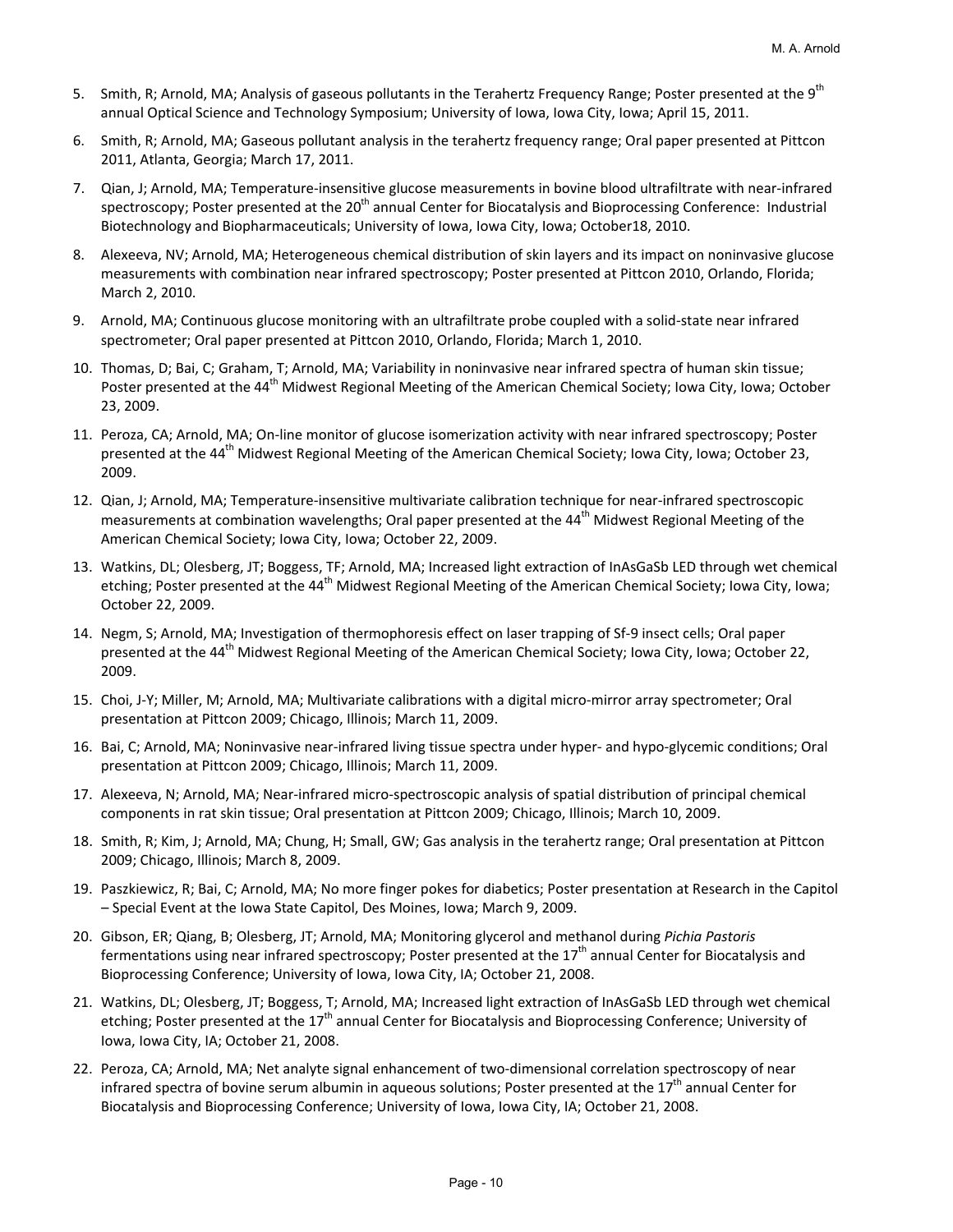- 23. Alexeeva, NV; Arnold, MA; Near‐infrared microspectroscopic analysys of rat skin tissue heterogeneity; oral presentation presented at the Midwest Regional Meeting of the American Chemical Society; October 10, 2008.
- 24. Bai, C; Arnold, MA; Analysis of noninvasive near infrared human baseline spectra; oral presentation presented at the Midwest Regional Meeting of the American Chemical Society; October 10, 2008.
- 25. Qian, J; Arnold, MA; Impact of temperature on PLS calibration models for glucose and urea in bovine blood ultrafiltrate; poster presentation presented at the Midwest Regional Meeting of the American Chemical Society; October 9, 2008.
- 26. Choi, J‐Y; Miller, M; Arnold, MA; Digital micro‐mirror array spectrometer for multivariate calibrations; poster presentation presented at the Midwest Regional Meeting of the American Chemical Society; October 9, 2008.
- 27. Alexeeva, N; Arnold, MA; Near infrared microspectroscopic analysis of rat skin tissue heterogeneity; oral presentation at the 10<sup>th</sup> Annual James F. Jakobsen Conference, University of Iowa, Iowa City, Iowa; March 29, 2008.
- 28. Negm, S; Arnold, MA: Mass transport of Sf‐9 cells as a response to laser trapping; oral presentation presented at the Midwest Regional Meeting of the American Chemical Society; November 7, 2007.
- 29. Cho, DS; Olesberg, JT; Arnold, MA; Robust calibration models for on-line monitoring of urea during hemodialysis treatments; Oral presentation at Pittcon 2007; Chicago, Illinois; February, 2007.
- 30. Xiang, D; Miller, MJ; Olesberg, OT; Lin, W; Zhang, Z; Arnold, MA; Solid‐state near infrared (NIR) spectrometer based on a digital micromirror array device (DMD) for *in vitro* measurement of glucose in binary mixtures; Oral presentation at the 232<sup>nd</sup> National Meeting of the American Chemical Society, San Francisco, CA; September 11, 2006.
- 31. Ren, M; Arnold, MA; Multivariate calibration models for glucose and urea in bovine blood ultrafiltrate with near infrared spectroscopy; Oral presentation at the 232<sup>nd</sup> National Meeting of the American Chemical Society, San Francisco, CA; September 11, 2006
- 32. Cho, DS; Olesberg, JT; Arnold, MA; Acoustic optical tunable filter (AOTF) spectrometer for on‐line monitoring of urea during hemodialysis; Oral presentation at Pittcon 2006; Orlando, Florida; March 16, 2006.
- 33. Ren, M; Arnold, MA; Comparison of multivariate calibration models for glucose, urea and lactate from Raman and Near Infrared Spectra; Oral presentation at Pittcon 2006; Orlando, Florida; March 16, 2006.
- 34. Qui, J; Arnold, MA; Murhammer, D; On‐line simultaneous cell density, glucose and lactate monitoring of *Trichoplusia ni* BTI‐Tn‐5B1‐4 insect cell cultures with near infrared spectroscopy; Analysis and Pharmaceutical Quality section of the annual meeting of the American Associate of Pharmaceutical Scientists; November 7, 2005.
- 35. Liu, L; Olesberg, JT; Arnold, MA; Identification of glucose and urea spectral signatures in *in vivo* rat skin tissue with near infrared spectroscopy; Oral presentation at Pittcon 2005; Orlando, Florida; March 3, 2005.
- 36. Xiang, D; Lin, W; Arnold, MA; Diagnostic tools to characterize near‐infrared spectra for multivariate analysis; Oral presentation at Pittcon 2005; Orlando, Florida; March 3, 2005.
- 37. Olesberg, JT; Cao, C;Veerasamy, S; Flatte, ME; Boggess, TF; Koerperick, EJ; Gundogdu, K; Olafsen, LJ; Santilli, M; Paper presented at symposium "Semiconductor photodetectors II," Opto-2005, Photonics West, SPIE, January 25, 2005
- 38. Olesberg, JT; Mermelstein, C; Schmitz, J; Wagner, J; Tunable laser diode system for noninvasive blood glucose measurements; Paper presented at symposium "Optical diagnostics and sensing V," Bios-2005, Photonics West, SPIE, January 26, 2005

## **RESEARCH GROUP**

| <b>Current Group Members</b> |                                                       |                         |  |  |
|------------------------------|-------------------------------------------------------|-------------------------|--|--|
| Name                         | <b>Research Topic</b>                                 | <b>Status</b>           |  |  |
| Jon Olesberg                 | NIR instrumentation for real-time biomedical analysis | Res Scien, 1999-Present |  |  |
| Natalia Alexeeva             | Distinguishing cancer with near infrared spectroscopy | PhD 2011; Post-doc      |  |  |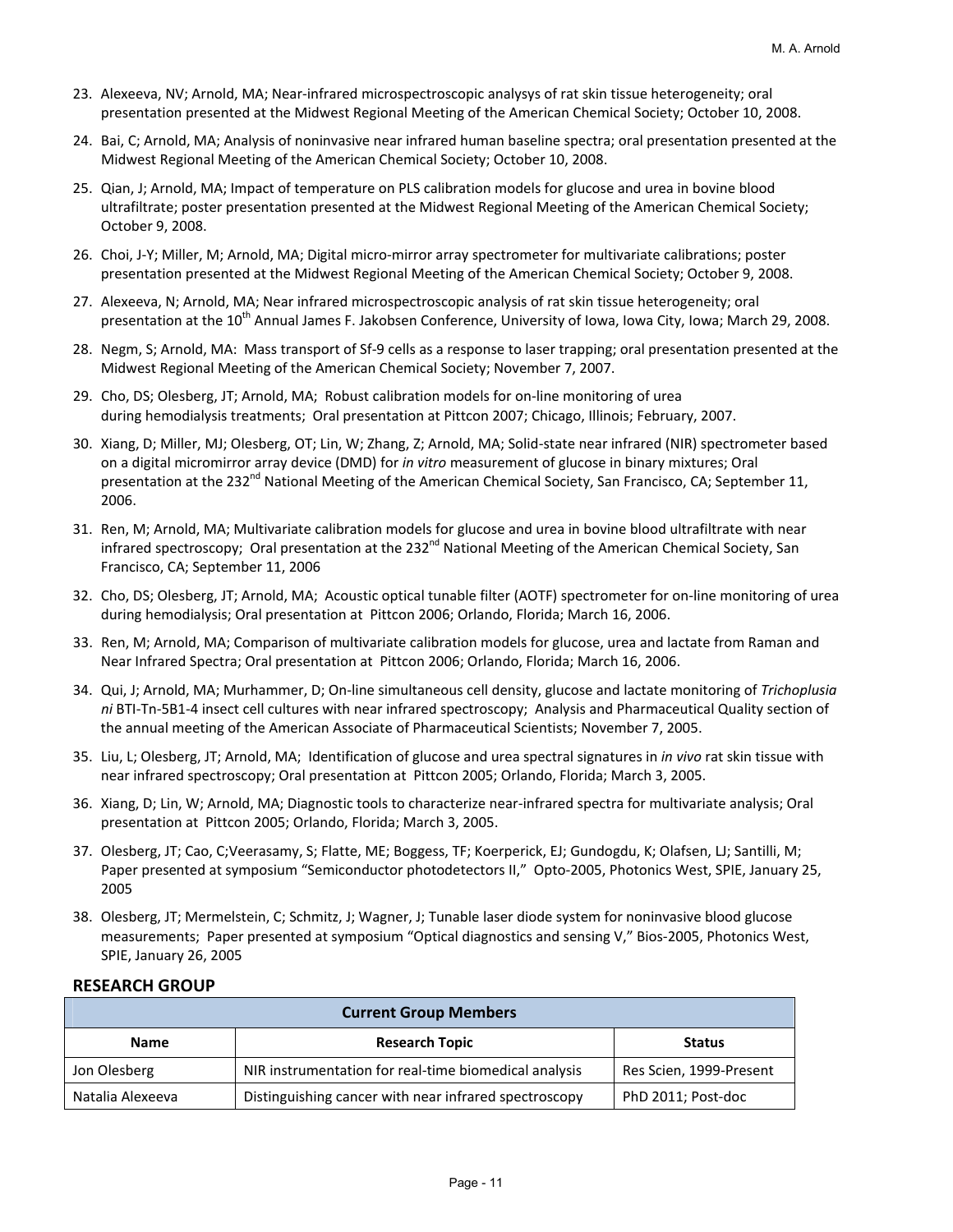| Sherif Negm           | Insect cell mobility with optical traps                                                | PhD candidate           |
|-----------------------|----------------------------------------------------------------------------------------|-------------------------|
| Joo-Young Choi        | Selectivity for glucose in complex biological matrixes                                 | PhD candidate           |
| Deandrea Watkins      | Noninvasive measurements of urea during hemodialysis                                   | PhD candidate           |
| Jue Qian              | Noninvasive glucose measurements in awake rat model                                    | PhD candidate           |
| Ryan Smith            | Temperature effects on noninvasive human spectra                                       | PhD candidate           |
| Han-Kyu NamKung       | Terahertz spectra of solid materials                                                   | Visiting Scholar        |
| <b>Bimali</b>         |                                                                                        | PhD student             |
| Bandarananayake       | Terahertz spectroscopy to follow single crystal solid-<br>state reactions              |                         |
| Yatian Sun            | Noninvasive analysis in whole blood                                                    | PhD student             |
| Madhuri Gundameedi    | Terahertz spectroscopic measurements of solid materials                                | PhD student             |
|                       | <b>Past Group Members</b>                                                              |                         |
| <b>Name</b>           | <b>Research Topic</b>                                                                  | Degree/Year             |
|                       | Biosensors based on sulfide electrode detection                                        |                         |
| May Ho                | Competitive binding assays                                                             | none; 1983<br>MS-; 1984 |
| <b>Steve Lansing</b>  |                                                                                        |                         |
| <b>Teresa Keimig</b>  | Enzyme conformation homogenous immunoassays<br>Micro-column competitive binding assays | none; 1984              |
| Sally McCormick       |                                                                                        | MS+; 1984               |
| Michael Collison      | Solvent isotope effects on enzyme electrodes                                           | BS; 1984                |
| Jim Fiocchi           | Biosensors with mammalian organ acetone powders                                        | BS; 1984                |
| Michael Issaacson     | Synthesis of affinity supports                                                         | HighScl; 1984           |
| Stan Zisman           | Transient selectivity of glass electrodes                                              | <b>SURF; 1984</b>       |
| Dean Kossives         | Tissue based membrane electrodes                                                       | BS; 1984                |
| <b>Steve Baldwin</b>  | Novel biosensor configurations                                                         | BS; 1985                |
| Dennis Hobson         | Dynamic response of gas-sensing electrodes                                             | BS; 1985                |
| Keith Kline           | Column mediated bio-affinity assays for enzymes                                        | MS-; 1985               |
| <b>Tiffany Ostler</b> | Fiber-optic ammonia sensors                                                            | <b>SURF; 1985</b>       |
| Lina Hanania          | Glutamate release from isolated retinal tissue                                         | MS-; 1986               |
| Orville Bunker        | Computer interfaced enzyme kinetic assays                                              | BS; 1986                |
| Gilda Diaz            | Acid etched optical fibers for chemical sensors                                        | MS-;1986                |
| <b>Tim Nielsen</b>    | Instrumentation for internal enzyme biosensors                                         | BS; 1986                |
| <b>Steve Hise</b>     | Acridium ester reaction chemistry                                                      | HighScl; 1987           |
| Jim Ketoff            | Porcine kidney-based glutamine biosensors                                              | BS; 1987                |
| <b>Hillary Paul</b>   | Optimum pH for acridium ester luminescence                                             | HighScl; 1987           |
| Nozibele Tatanqu      | Characterization of sensor dynamic response                                            | BS; 1988                |
| Sue Bitner            | Anion selective membrane electrode chemistry                                           | BS; 1989                |
| <b>Bonnie Walters</b> | Internal enzyme biosensor for ethanol                                                  | MS-;1988                |
| <b>Scott Glazier</b>  | Phosphate ion-selective electrode development                                          | PhD; 1988               |
| <b>Timothy Rhines</b> | Optimization of fiber-optic ammonia sensors                                            | PhD; 1988               |
| Julie Wangsa          | NADH-based fiber-optic biosensors                                                      | PhD; 1989               |
| Maureen Kaltenbach    | Luminescence detection schemes for glutamate                                           | PhD; 1991               |
| <b>Todd Colin</b>     | Evanescent field fiber optics sensors                                                  | PhD; 1991               |
| Satyajit (Bill) Kar   | Fiber-optic ammonia sensors for neuroscience                                           | PhD; 1992               |
| Laura Azelborn        | Complexation stoichiometry for phosphate electrodes                                    | BS; 1990                |
| Robert DeMeulenaere   | Response mechanism of phosphate electrodes                                             | MS+;1993                |
| Ae-June Wang          | Dual enzyme biosensors for synaptic glutamate                                          | PhD; 1992               |
| John Bersch           | Enzyme-based fiber optic biosensors                                                    | BS; 1990                |
| <b>Becky Petsch</b>   | Fiber-optic gas sensor for hydrogen peroxide                                           | BS; 1991                |
| Paula Onsrud          | Automated system for synaptic glutamate                                                | none; 1991              |
| Lois Marquardt        | NIR spectroscopy of aqueous glucose measurements                                       | MS-; 1993               |
| Ed Branson            | Hydrolysis kinetics of acridiuium esters                                               | <b>High Scl; 1992</b>   |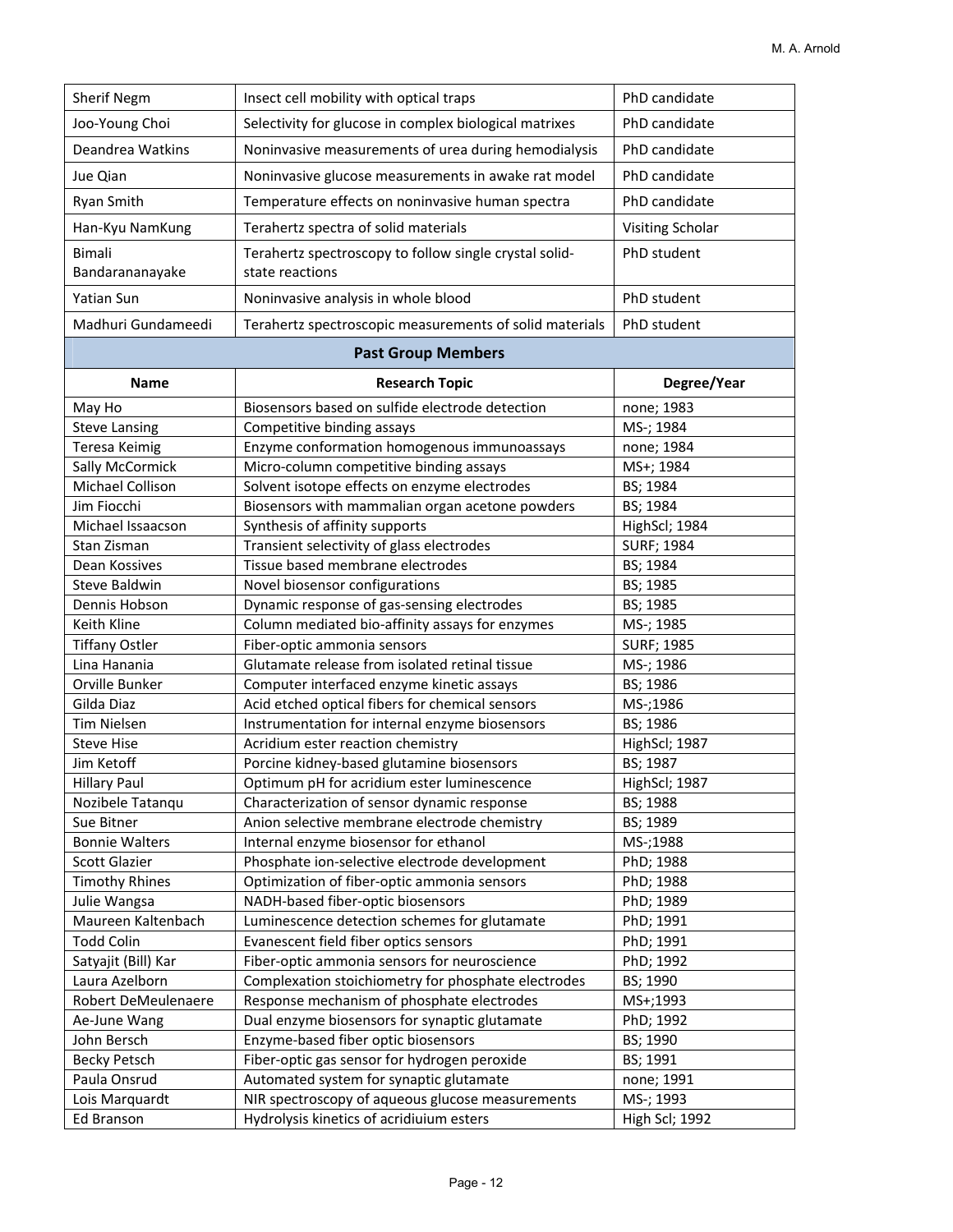| Mary Pollard                | NIR measurements of glucose in whole blood                | <b>SURF; 1993</b>       |
|-----------------------------|-----------------------------------------------------------|-------------------------|
| Lin Li                      | Microscopic photon-counting system for glutamate          | PhD; 1994               |
| Michael Hayslett            | Phosphate selective membrane electrodes                   | BS; 1994                |
| Hoeil Chung                 | NIR spectroscopy for monitoring chemical processes        | PhD; 1994               |
| Krintine Poiser             | Novel IR-based gas sensing probes                         | <b>SURF; 1994</b>       |
| Shengtian Pan               | Selectivity enhancement schemes for biosensors            | PhD; 1995               |
| Kevin Hazen                 | NIR measurements of glucose in biological fluids          | PhD; 1995               |
| Tia Ester                   | Indicators for solid-state ammonia sensors                | <b>SURF; 1995</b>       |
| Jose Zamora                 | Nitric oxide release kinetics                             | <b>SURF; 1995</b>       |
| Xiangji Zhou                | Luminescence and vibrational spectroscopic sensors        | PhD: 1996               |
| Ryanne Mayersak             | Solid-state optical carbon dioxide sensors                | MS+;1996                |
| Glenn Goodrich              | Automated system for fluoride measurements                | BS; 1997                |
| Lucretia Weber              | RL-oxygen measurements in insect cell fermentors          | BS; 1997                |
| Scott Spear                 | Solid-state optical ammonia sensors for bioreactors       | PhD; 1997               |
| Mark Riley                  | NIR spectroscopy for bioreactor monitoring                | Post-doc; 1997          |
| Han Chuang                  | Self-powered radioluminescence oxygen sensors             | Ph.D. 1997 Postdoc1998  |
| <b>Martin Rhiel</b>         | NIR monitors for rotating wall bioreactors                | PhD 1998 (Chem. Eng.)   |
|                             | Computational enhancement of NIR spectra                  | Ph.D. 1997 Postdoc 1998 |
| Geng Lu<br>Jason Burmeister | Noninvasive blood glucose monitors                        | Ph.D. 1997 Postdoc 1998 |
| Taha Razek                  | Fiber optic chemical sensors for pollutants               | Visiting student 1996-8 |
|                             | NIR monitor for protein crystallization                   | Post-doc, 1998-9        |
| Barry Hu<br>Anna Helwig     | <b>Evaluation of Kromoscopy</b>                           | PhD 1999                |
| Hong Zhang                  | NIR bioreactor monitors for mammalian cells               | MS+1999                 |
| Zac Steiner                 | On-line detection of methanol in fermentation media       | BS; 2000                |
|                             |                                                           |                         |
| Greg Robinson               | In vitro NIR models and comparison of spectral ranges     | MS+2000                 |
| Shawnna Patterson           | Transverse push-pull microprobe for neurochemistry        | MD/PhD 2001             |
| Carolyn Green<br>Sun Yu     | NIR spectroscopic analysis in scattering media            | PhD 2001<br>PhD 2001    |
|                             | Kromoscopic analysis of glucose                           |                         |
| Cristopher Eddy             | NIR sensors for blood urea and proteins                   | PhD 2002                |
| Julie Seeba                 | Radioluminescent sensors for oxygen and carbon dioxide    | PhD 2002                |
| Ben Armitage<br>Su Chen     | In vivo blood glucose measurements                        | MS+2002                 |
|                             | Instrumentation for NIR protein monitoring                | MS-2003                 |
| Jiang Qiu                   | Noninvasive monitors for rotating wall bioreactors        | Postdoc, 2000-2002      |
| Jan Mavri                   | <b>Biosensors for metal ions</b>                          | Visiting Student 2002   |
| Winkenwerder, Jennifer      | Laser tweezers for characterization of insect cells       | PhD 2003                |
| Mei-Jun Hei                 | NIR spectra of human interstitial fluid for glucose       | MS-2004                 |
| Jun Chen                    | In vitro models for NIR measurements of human subjects    | PhD 2004                |
| Yajun Zhu                   | NIR measurements of glucose in human interstitial fluid   | MS-2004                 |
| Airat Amerov                | Noninvasive NIR and MIR spectroscopy for glucose          | Postdoc 1999-2005       |
| Valerie Van Zee             | Ultra-filtration probes for continuous glucose monitoring | MS-2005                 |
| Dong Xiang                  | PCSA and DMD near infrared spectrometer                   | PhD 2006                |
| Wenjiao Lin                 | Optical computing for noninvasive measurements            | MS-, 2006               |
| Zhiyu Yun                   | Glucose measurements in interstitial fluids               | MS-, 2006               |
| Lingzhi Liu                 | Animal model for noninvasive glucose measurements         | PhD 2006                |
| Tristan O'Toole             | Instrumental stability and characterization               | 2006                    |
| Ivy Grimms                  | Effect of spectral resolution on net analyte signal       | BS 2006                 |
| David Cho                   | Noninvasive measurement of urea for hemodialysis          | PhD 2007                |
| Min Ren                     | Near infrared and Raman glucose measurements              | PhD 2007                |
| Jessica Mutes               | Noninvasive measurements of urea and lactate              | MS 2008                 |
| <b>Brandy Kleinheksel</b>   | Continuous monitor of glucose isomerase reaction          | BS 2009                 |